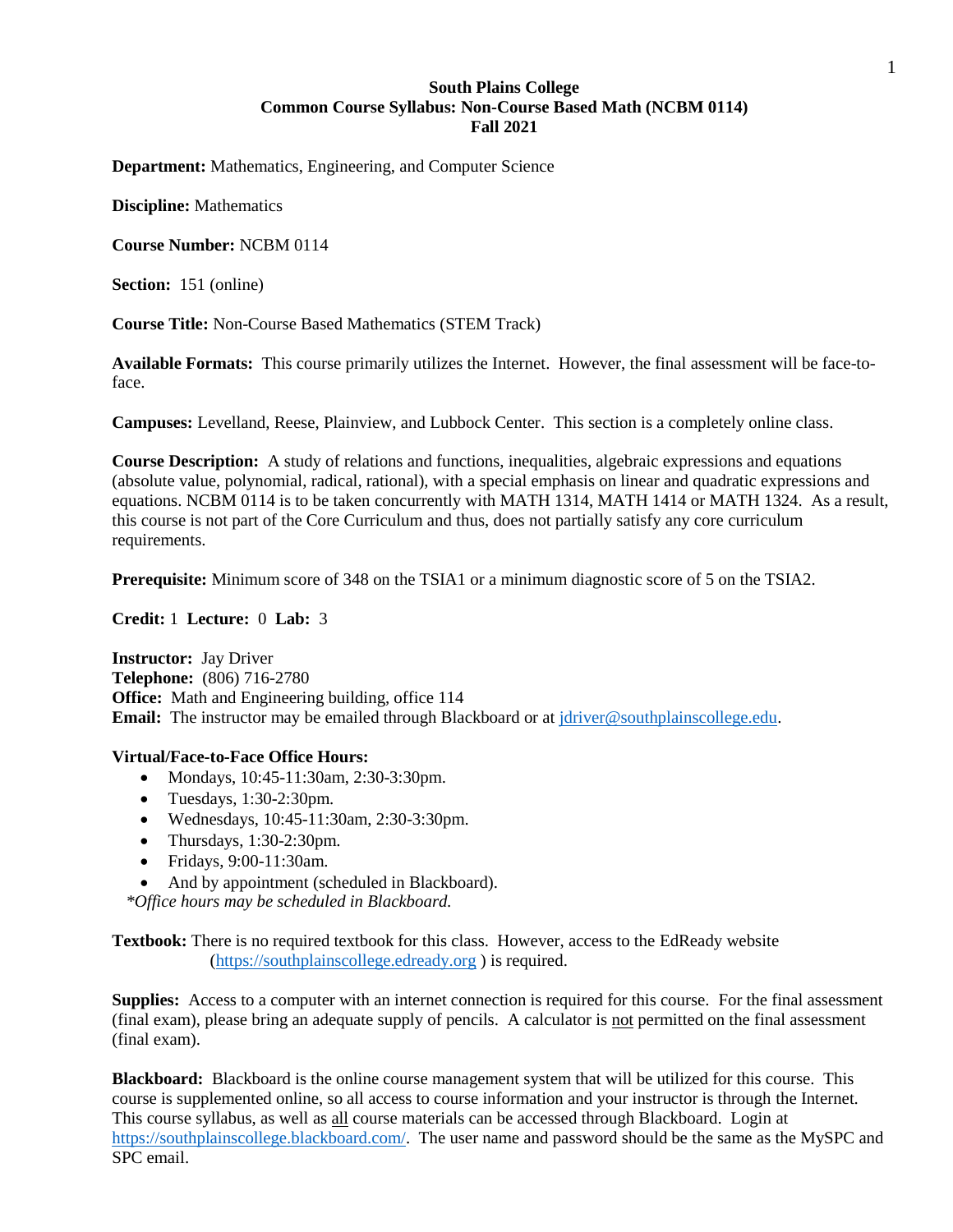User name: first initial, last name, and last 4 digits of the Student ID Password: Original CampusConnect Pin No. (found on SPC acceptance letter)

Questions regarding Blackboard support may be emailed to [blackboard@southplainscollege.edu](mailto:blackboard@southplainscollege.edu) or by telephone to 806-716-2180.

**Student Learning Outcomes:** Upon completion of this course and receiving a passing grade, the student will be able to:

- 1. Define, represent, and perform operations on real and complex numbers.
- 2. Recognize, understand, and analyze features of a function.
- 3. Recognize and use algebraic (field) properties, concepts, procedures (including factoring), and algorithms to combine, transform, and evaluate absolute value, polynomial, radical, and rational expressions.
- 4. Identify and solve absolute value, polynomial, radical, and rational equations.
- 5. Identify and solve absolute value and linear inequalities.
- 6. Model, interpret and justify mathematical ideas and concepts using multiple representations.
- 7. Connect and use multiple strands of mathematics in situations and problems, as well as in the study of other disciplines.

**Student Learning Outcomes Assessment:** Students must take a written end-of-semester assessment (final exam) covering the information from EdReady.

The class will cover topics from the following units of study in the EdReady system:

- 1) Whole Numbers
- 2) Fractions & Mixed Numbers
- 3) Decimals
- 4) Ratios, Rates, and Proportions
- 5) Percents
- 6) Geometry
- 7) Real Numbers
- 8) Solving Equations and Inequalities
- 9) Exponents and Polynomials
- 10) Factoring
- 11) Graphing
- 12) Systems of Equations and Inequalities
- 13) Rational Expressions
- 14) Radical Expressions and Quadratic Equations
- 15) Functions
- 16) Exponential and Logarithmic Functions.

**Course Evaluation:** EdReady will evaluate the student's mastery of each math concept and provide the student with a score between 0 and 100. The student's goal is to earn an EdReady score of at least 90, which should provide a strong background of mathematical understanding for the final assessment (final exam). At the end of the semester, the student will take a written assessment (final exam) that will determine the student's final course grade for this NCBM 0114 course. The student will schedule a time with the instructor to meet face-to-face for the written assessment (final exam). Performance on this final exam assessment will result in a pass or fail grade for the course. The student must score at least a 70% on the final exam assessment to pass the NCBM 0114 course. A grade of 'P' is assigned for a passing grade, while a grade of 'F' for a failing grade. In order to be fully prepared for the final assessment, it is strongly recommended that the student master enough topics in the EdReady system to obtain a score of at least 90.

**Attendance/Student Engagement Policy:** Attendance and effort are the most important activities for success in this course. The instructor maintains records of the student's engagement throughout the semester. The student will be required to communicate with the instructor at least once per week for the duration of this course. Failure to communicate at least once per week with the instructor will result in the student being dropped from the course.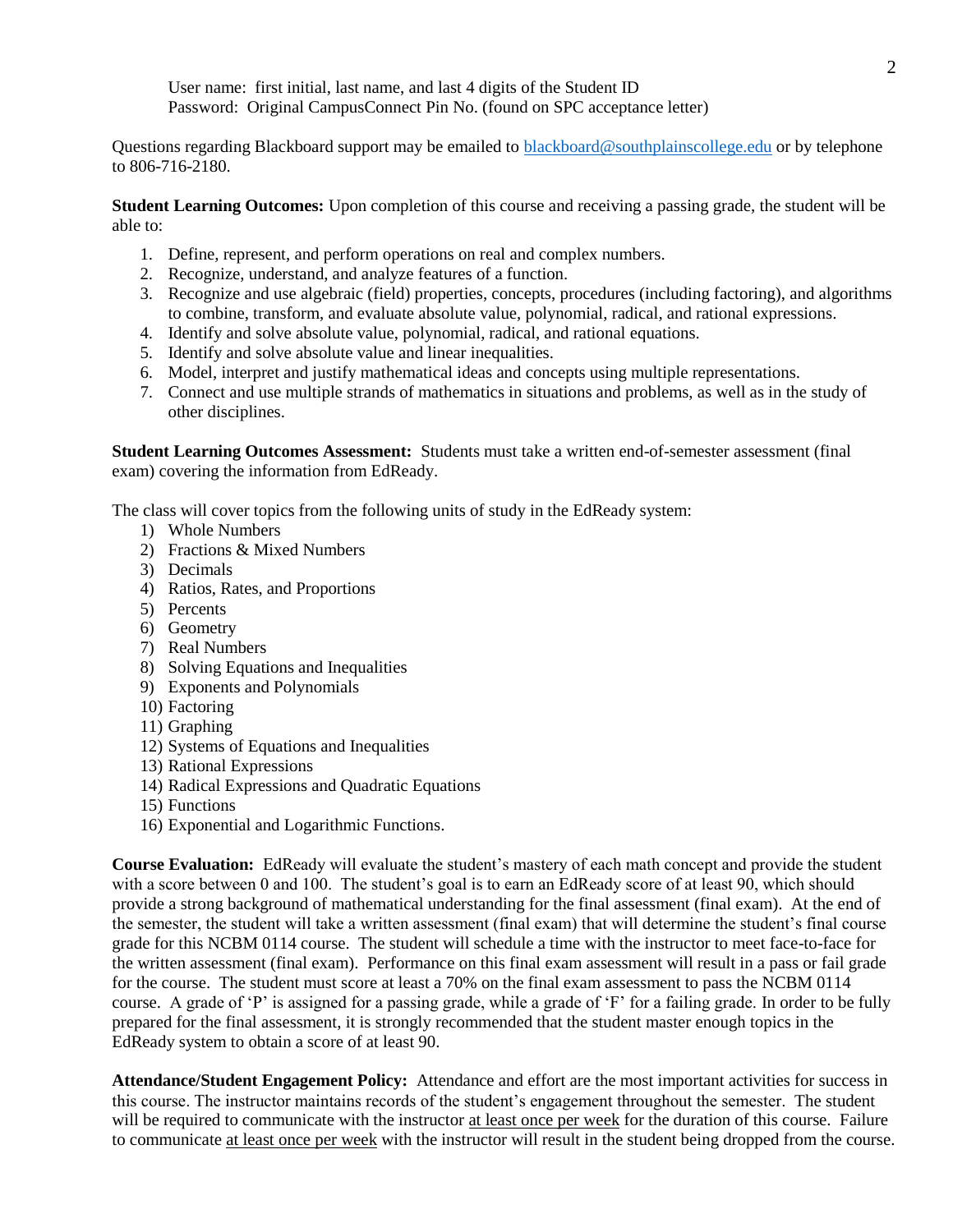## **Getting Started in EdReady:**

Inside your Blackboard course, you will find a link to EdReady. After clicking this link, you should find an area on the screen to enter a goal key. The area should look similar to:



Your goal key for this course is: **Driver0114Fall21** This goal key is case-sensitive, so make sure to provide the correct upper- and lower-cases of the letters.

Once into the correct goal, you will take an initial diagnostic test.

#### **Taking the Initial Diagnostic Test:**

- Please allow at least one hour for this test. However, if you need more time or need to step away, there is an option to save and exit.
- After completing this initial diagnostic test, contact your instructor for next steps to complete the requirements for this course.

#### **SPC Tutors**

Tutoring is FREE for all currently enrolled students. Make an appointment or drop-in for help at any SPC location or online! Visit the link below to learn more about how to book an appointment, view the tutoring schedule, get to know the tutors, and view tutoring locations.

<http://www.southplainscollege.edu/exploreprograms/artsandsciences/teacheredtutoring.php>

#### **Tutor.com**

You also have 180 FREE minutes of tutoring with tutor.com each week, and your hours reset every Monday morning. Log into Blackboard, click on the tutor.com link on the left-hand tool bar and grab a session with a tutor. You can access tutor.com tutors during the following times:

Monday – Thursday: 8pm-8am

6pm Friday – 8am Monday morning

**Academic Integrity (Plagiarism and Cheating Policy):** "Complete honesty is required of the student in the presentation of any and all phases of course work. This idea applies to quizzes of whatever length as well to final examinations, to daily reports, and to term papers" *(SPC General Catalog)*.

Plagiarism violations include, but are not limited to, the following:

- 1. Turning in a paper that has been purchased, borrowed, or downloaded from another student, an online term paper site, or a mail order term paper mill;
- 2. Cutting and pasting together information from books, articles, other papers, or online sites without providing proper documentation;
- 3. Using direct quotations (three or more words) from a source without showing them to be direct quotations and citing them; or
- 4. Missing in-text citations.

Cheating violations include, but are not limited to, the following:

- 1. Obtaining an examination by stealing or collusion;
- 2. Discovering the content of an examination before it is given;
- 3. Using an unauthorized source of information (notes, textbook, text messaging, internet, apps) during an examination, quiz, or homework assignment;
- 4. Entering an office or building to obtain an unfair advantage;
- 5. Taking an examination for another;
- 6. Altering grade records;
- 7. Copying another's work during an examination or on a homework assignment;
- 8. Rewriting another student's work in Peer Editing so that the writing is no longer the original student's;
- 9. Taking pictures of a test, test answers, or someone else's paper.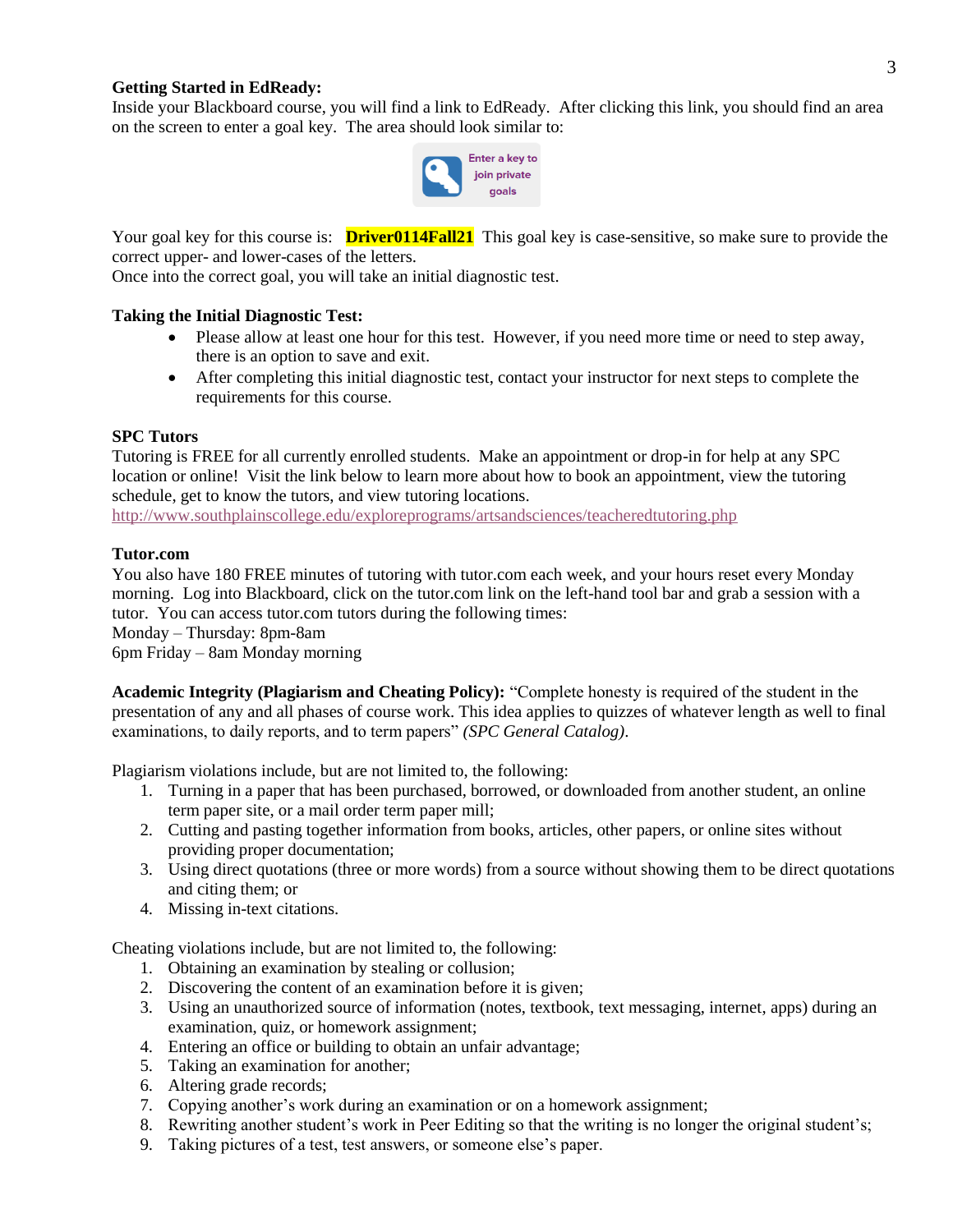**COVID Syllabus Statement:** It is the policy of South Plains College that as a condition of on-campus enrollment, all students are required to engage in safe behaviors to avoid the spread of COVID-19 in the SPC community. There will be no requirement for face coverings at any location on any South Plains College campus or classroom. Faculty, staff, or students may continue to wear a mask voluntarily, but there will be no requirements for face coverings in any circumstance. Students who believe they have been exposed or may be COVID-19 positive, must contact Health Services, DeEtte Edens, BSN, RN at (806) 716-2376 or [dedens@southplainscollege.edu.](mailto:dedens@southplainscollege.edu)

If you are experiencing any of the following symptoms please do not attend class and either seek medical attention or get tested for COVID-19.

- Cough, shortness of breath, difficulty breathing
- Fever or chills
- Muscles or body aches
- Vomiting or diarrhea
- New loss of taste and smell

Please also notify DeEtte Edens, BSN, RN, Associate Director of Health & Wellness, at [dedens@southplainscollege.edu](mailto:dedens@southplainscollege.edu) or 806-716-2376.

**Student Code of Conduct Policy**: Any successful learning experience requires mutual respect on the part of the student and the instructor. Neither instructor nor student should be subject to others' behavior that is rude, disruptive, intimidating, aggressive, or demeaning**.** Student conduct that disrupts the learning process or is deemed disrespectful or threatening shall not be tolerated and may lead to disciplinary action and/or removal from class.

**Diversity Statement:** In this class, the teacher will establish and support an environment that values and nurtures individual and group differences and encourages engagement and interaction. Understanding and respecting multiple experiences and perspectives will serve to challenge and stimulate all of us to learn about others, about the larger world and about ourselves. By promoting diversity and intellectual exchange, we will not only mirror society as it is, but also model society as it should and can be.

**Disability Statement:** Students with disabilities, including but not limited to physical, psychiatric, or learning disabilities, who wish to request accommodations in this class should notify the Disability Services Office early in the semester so that the appropriate arrangements may be made. In accordance with federal law, a student requesting accommodations must provide acceptable documentation of his/her disability to the Disability Services Office. For more information, call or visit the Disability Services Office at Levelland (Student Health & Wellness Office) 806-716-2577, Reese Center (Building 8) 806-716-4675, or Plainview Center (Main Office) 806-716- 4302 or 806-296-9611.

**Nondiscrimination Policy:** South Plains College does not discriminate on the basis of race, color, national origin, sex, disability or age in its programs and activities. The following person has been designated to handle inquiries regarding the non-discrimination policies: Vice President for Student Affairs, South Plains College, 1401 College Avenue, Box 5, Levelland, TX 79336. Phone number 806-716-2360.

**Title IX Pregnancy Accommodations Statement:** If you are pregnant, or have given birth within six months, Under Title IX you have a right to reasonable accommodations to help continue your education. To [activate](http://www.southplainscollege.edu/employees/manualshandbooks/facultyhandbook/sec4.php) accommodations you must submit a Title IX pregnancy accommodations request, along with specific medical documentation, to the Director of Health and Wellness. Once approved, notification will be sent to the student and instructors. It is the student's responsibility to work with the instructor to arrange accommodations. Contact the Director of Health and Wellness at 806-716-2362 or [email](http://www.southplainscollege.edu/employees/manualshandbooks/facultyhandbook/sec4.php) [cgilster@southplainscollege.edu](mailto:cgilster@southplainscollege.edu) for assistance.